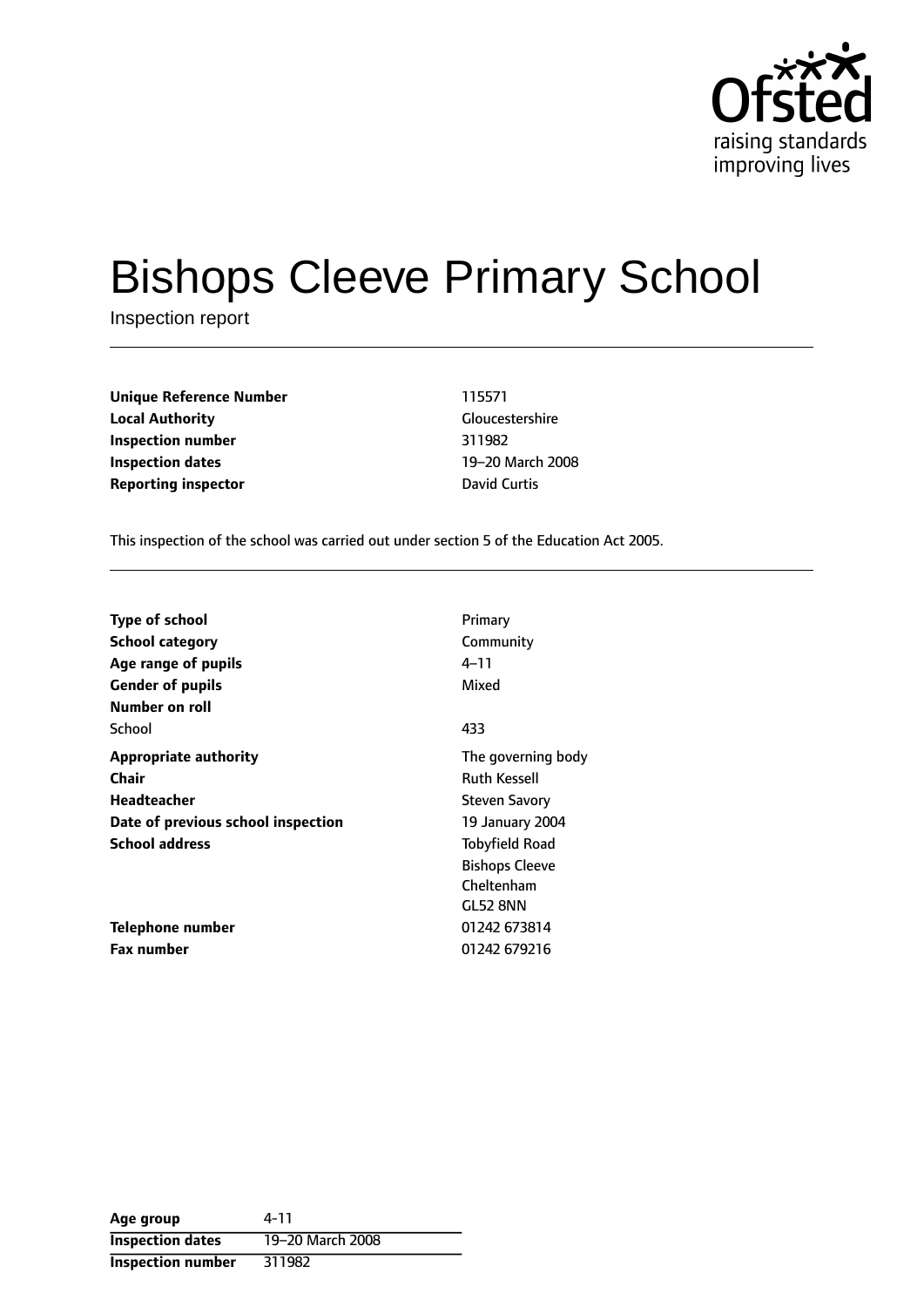.

© Crown copyright 2008

#### Website: www.ofsted.gov.uk

This document may be reproduced in whole or in part for non-commercial educational purposes, provided that the information quoted is reproduced without adaptation and the source and date of publication are stated.

Further copies of this report are obtainable from the school. Under the Education Act 2005, the school must provide a copy of this report free of charge to certain categories of people. A charge not exceeding the full cost of reproduction may be made for any other copies supplied.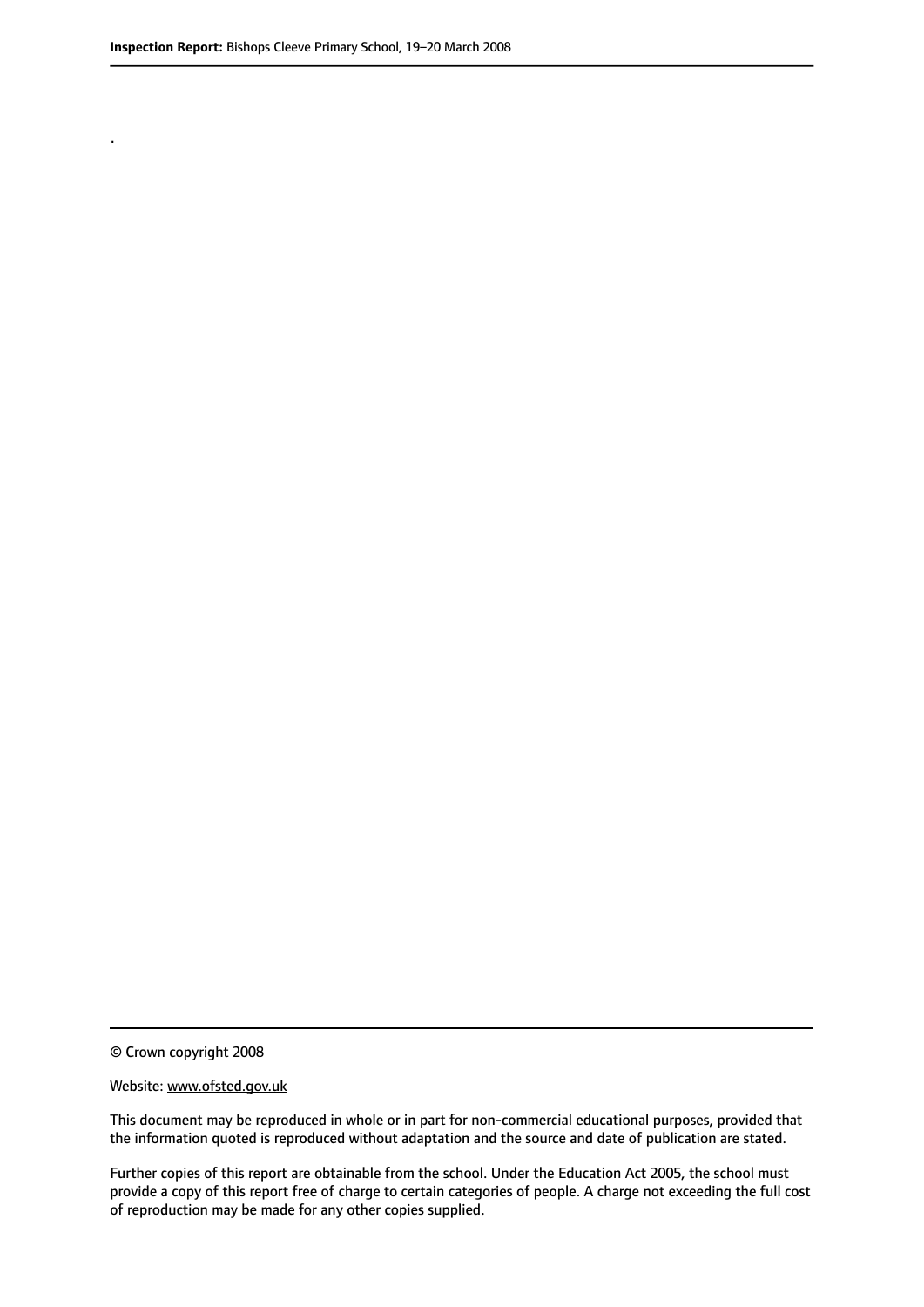### **Introduction**

The inspection was carried out by three Additional Inspectors.

### **Description of the school**

This is a larger than average primary school. Most pupils are White British, with a small proportion from minority ethnic families. The proportion of pupils with learning difficulties and/or disabilities is increasing year on year and is now close to the national average. Children start school with standards below those expected for their age. There has been a high turnover of teachers in the last two years with those leaving for promotion or family reasons. The school has achieved the Sports Kitemark, Gold Artsmark, ICT Mark and Healthy Schools status.

#### **Key for inspection grades**

| Grade 1 | Outstanding  |
|---------|--------------|
| Grade 2 | Good         |
| Grade 3 | Satisfactory |
| Grade 4 | Inadequate   |
|         |              |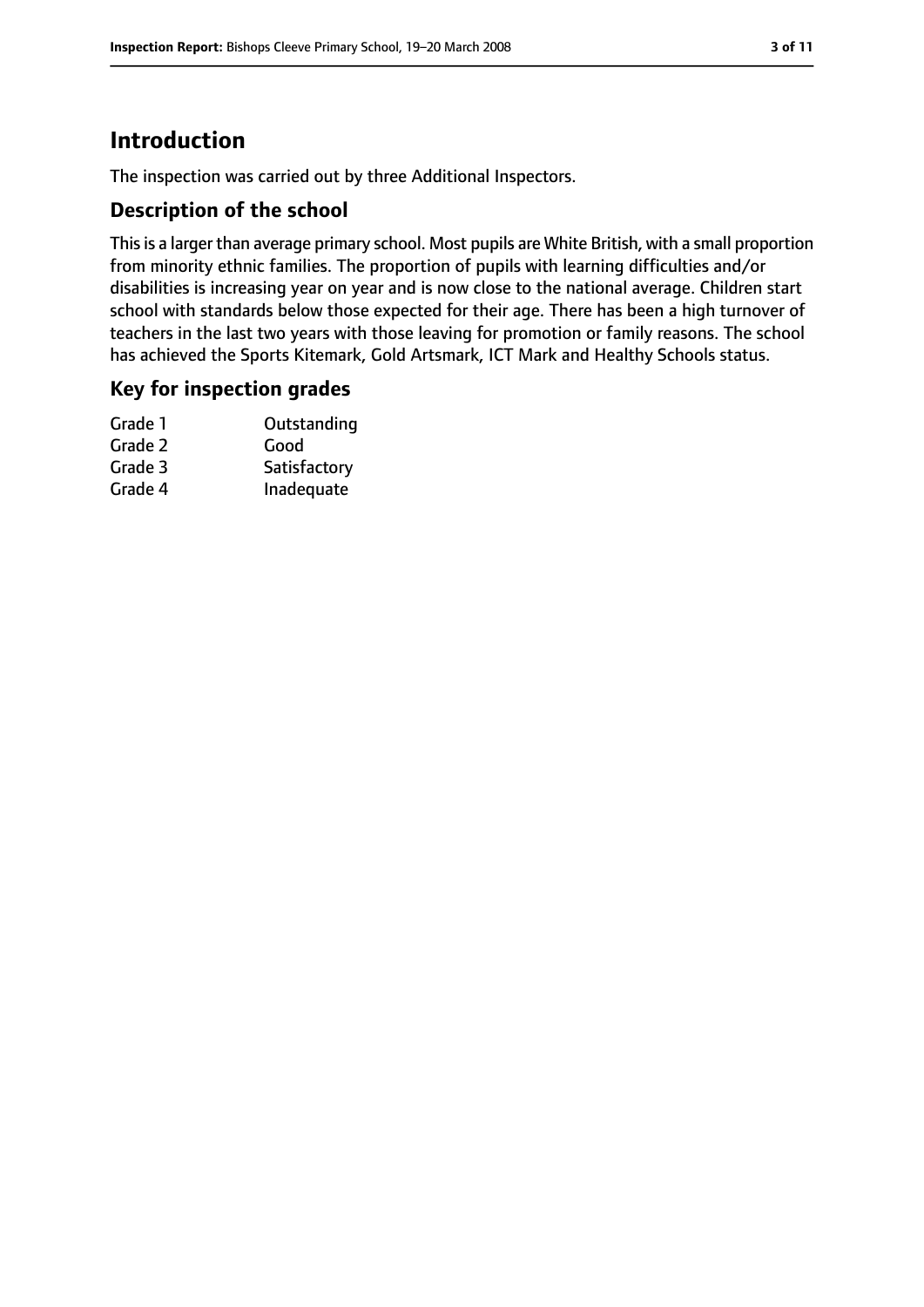### **Overall effectiveness of the school**

#### **Grade: 2**

This is a good school. It has a number of outstanding features. At the heart of the school's success are good leadership and management and its ability to take bold decisions to bring about school improvement. Recognising that achievement should be better than it was, the school took the decision to self-refer to the Intensifying Support Programme (ISP). The outcomes of this decision are impressive because ISP has made a significant contribution to pupils' accelerated progress and good achievement. In turn, this has raised pupils' standards to above average by the time pupils reach Year 6. Good progress begins in Reception because of good provision for children's first year in school.

The most striking feature of the success of ISP is the success of teachers and pupils using challenging targets to improve progress. Good teaching and learning, together with an outstanding curriculum, mean that pupils want to learn and are motivated by having targets which they understand. Boys, in particular, respond exceptionally well to the competitive nature of targets and this has had a significant impact so that their writing skills are now much improved. Similarly, girls' performance in mathematics has improved dramatically because the subject motivates them. Teachers make lessons interesting and challenging and plan tasks that successfully meet the differing learning needs of pupils. Teaching assistants make a valuable contribution to helping pupils make good progress, especially individuals with learning difficulties and/or disabilities. Whilst pupils say that teachers' marking often helps them to understand how to improve their work, this is not consistently the case in all classes, especially in writing. Similarly, not all teachers have high enough expectations of pupils' handwriting and presentation skills.

Outstanding care, guidance and support make a major contribution to pupils' excellent personal development and well-being. Staff know pupils exceptionally well and the quality of support for vulnerable pupils, including those with learning difficulties and/or disabilities, is good. Pupils respond well to the clear targets they are given to help them improve in English and mathematics. However, the absence of clear targets in other subjects, such as science, means pupils do not always progress as rapidly in some areas as they do in English and mathematics. Pupils are very friendly, welcoming and polite. During the inspection, they readily engaged in conversation with inspectors and made comments such as 'I really hope you enjoy your day'. Behaviour is excellent. Pupils' relationships with adults and each other are exceptionally good. Pupils' preparation for their future economic well-being is outstanding socially and good academically. Pupils' enjoyment of, and participation in, the wide range of extra-curricular provision makes a strong contribution to their excellent understanding of healthy lifestyles.

The majority of parents are supportive of the school. Its success is summed up well by one parent who wrote, 'I could not have asked for a better school for my child. It's a most warm and caring environment. The staff have children's welfare at heart always and ensure the children have as wide a range of experiences/opportunities as possible. The school is thoughtful of the children's needs and there's always and endless supply of encouragement.' The school is supported effectively by its governing body, which provides good levels of challenge for senior leaders. The school's capacity for further improvement is good.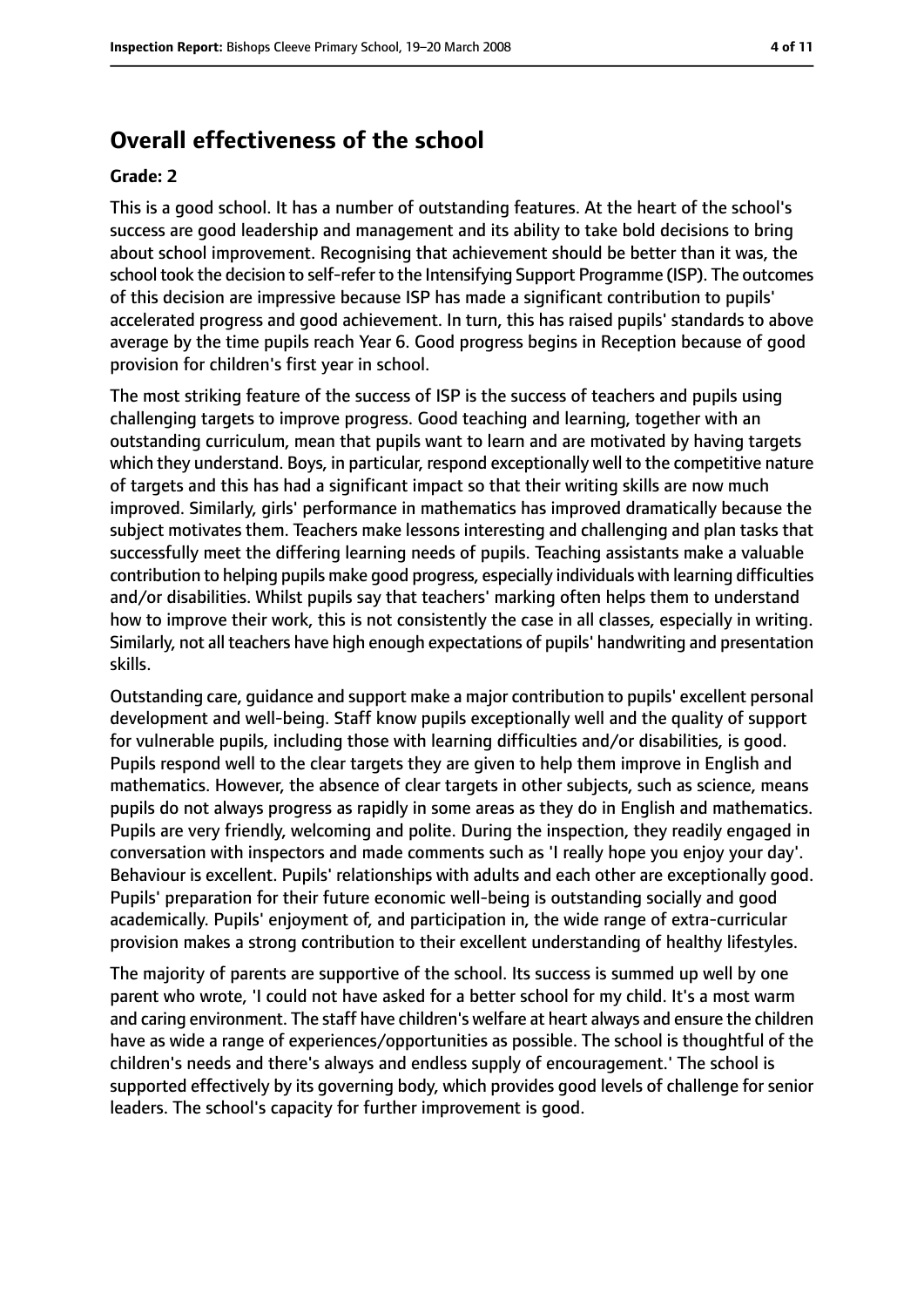### **Effectiveness of the Foundation Stage**

#### **Grade: 2**

Children are given a good start in the Reception Year. They come to school with skills that are generally below expectations and make good progress in all areas of learning. By the time they begin Year 1, most reach the expected levels for their age and a significant number exceed them. Good teaching and interesting activities focus on nurturing confidence and developing skills. Children enjoy their time at school and work and play well together. The curriculum is well planned and there is an appropriate balance of adult led and child initiated activities. There are very good links with parents who are kept well informed of their children's progress. The school is rightly focusing on raising attainment, especially in communication, language and literacy and the personal, social and emotional areas of learning, which have become lower on entry to the school.

### **What the school should do to improve further**

- Ensure that teachers' marking always gives pupils a clear indication about how they can improve their work.
- Extend the successful target setting practice in English and mathematics to other subjects as part of the school's strategies to keep achievement improving in all areas.

### **Achievement and standards**

#### **Grade: 2**

Achievement is good and standards are above average in Year 6. Standards are improving, especially for boys in writing and for girls in mathematics, because of the success of the ISP. Boys are motivated to write and enjoy success, for example in producing convincing 'Estate Agent' advertisements to sell 'shipwrecks' as part of a theme on 'Pirates'. In Year 3, girls made exceptional progress in a mental mathematics lesson because they were all challenged at the right level. More-able girls' knowledge of multiplication tables was particularly good. Across the school, standards in information and communication technology (ICT) are good. There is evidence of very good work in art and design, for example in fabric wall hangings made by Year 4. Because of very good support and high-quality individual education plans, pupils with learning difficulties and/or disabilities make good progress.

### **Personal development and well-being**

#### **Grade: 1**

Pupils' spiritual, moral, social and cultural development is excellent. Their social skills and relationships are very strong features of their day-to-day school life. Pupils' enjoyment of school and lessons is reflected in their good attendance. It makes a significant contribution to their good achievement. Pupils' understanding of how to stay safe is excellent. They learn to make excellent contributions to the immediate and wider community. For example, the school council, prefects and house captains play a significant role in giving pupils a voice in the day-to-day life of the school. All take their roles seriously and perform their duties admirably. Year 6 pupils who act as 'buddies' for younger children help them settle into school routines, such as taking them to the dining hall for lunch. Through work linked to the Victorians and organising events, such as setting up Victorian stalls, pupils raise funds which they give to local and national charities.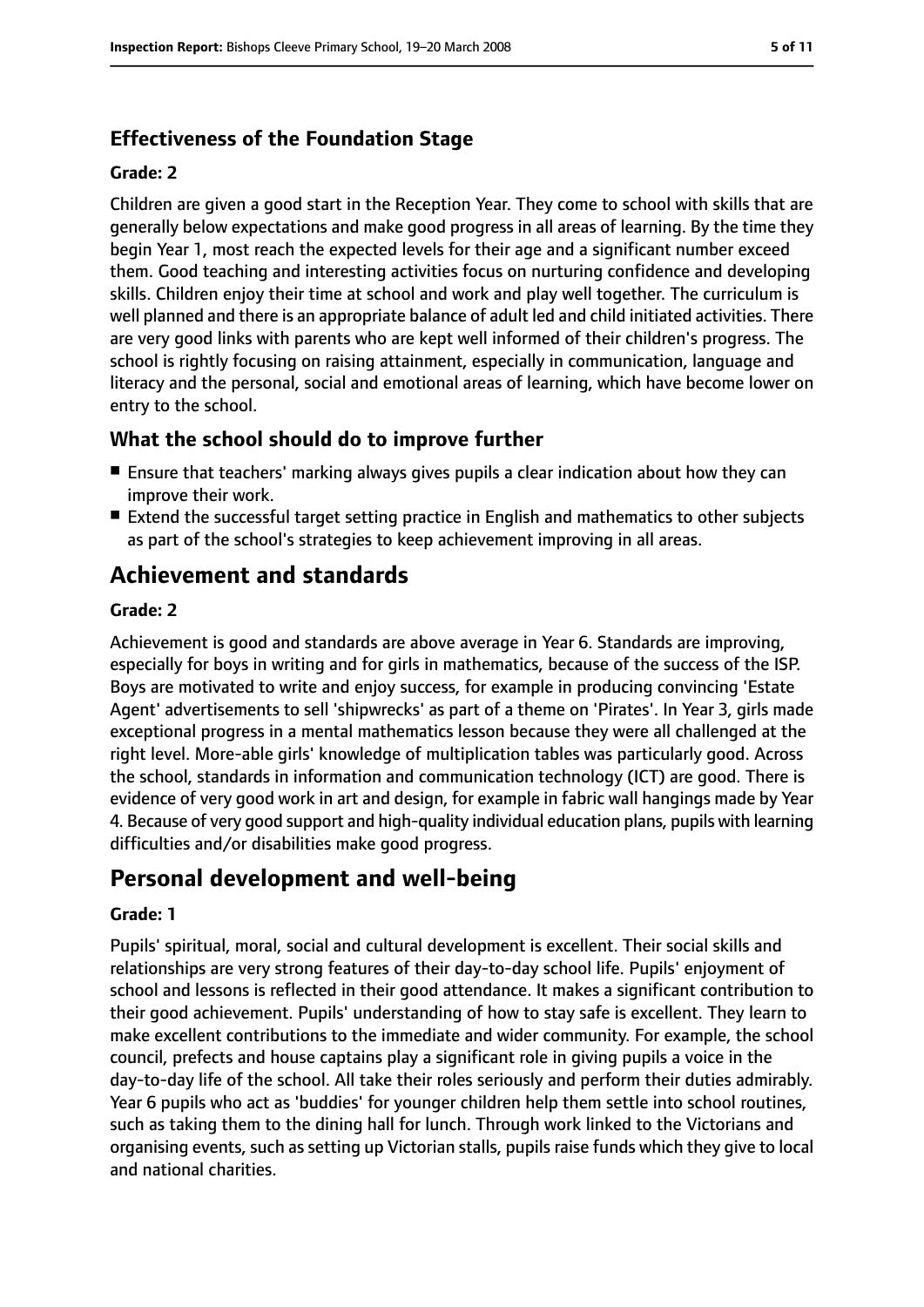## **Quality of provision**

### **Teaching and learning**

#### **Grade: 2**

Pupils enjoy their lessons and make good progress as a result. Year 6 pupils say that the thing they will miss most is their teachers when they go to secondary school. Teachers share the lesson objective at the start of each lesson and tell pupils what they are expected to achieve. Together with planning that meets pupils' needs, this ensures pupils understand the task and this makes them want to work hard and succeed. A striking feature of many lessons is the level of challenge for more-able pupils, with the 'Maths Carousel' in Year 3 a prime example of this. Teachers' marking is good overall, but inconsistency remains in not always telling pupils how to improve their work. The level of support provided for pupils with learning difficulties and/or disabilities is very good, especially the high-quality teamwork between teachers and learning support assistants.

#### **Curriculum and other activities**

#### **Grade: 1**

The richness of extra-curricular provision and curriculum enrichment through the use of educational visits and visitors to the school is a major factor in pupils' good achievement. The ICT curriculum makes a good contribution to pupils using key skills in this subject to support their learning and good progress in literacy and numeracy. The way in which the curriculum is adapted to meet the needs of all pupils is particularly impressive. Classrooms are exciting and vibrant learning environments with strong emphasis given to promoting and using the ISP targets for literacy and numeracy. Sport plays an important part in pupils' lives and in their excellent awareness of healthy living. For example, during the inspection, pupils really enjoyed taking part in a tag rugby competition and girls enjoyed playing in a local soccer tournament.

#### **Care, guidance and support**

#### **Grade: 1**

The school complies fully with all statutory requirements for child protection and safeguarding its pupils. Parents are delighted with the way the school welcomes new children into the school both in Reception and for those who join at other times. Excellent links with outside agencies contribute to the high-quality support given to vulnerable pupils, including those with learning difficulties and/or disabilities. The introduction and successful use of ISP targets mean that pupils' academic development is supported most effectively. Pupils know their targets and talk animatedly about how they really help them want to succeed in lessons and to reach their targets. Such is their enthusiasm for targets that pupils would like them in other subjects.

### **Leadership and management**

#### **Grade: 2**

The school is well led and managed and respected by parents. One parent summed up the view of otherssaying, 'The school expectsthe children to work hard and do its best.' The headteacher is determined to raise standards and ensure pupils succeed. He provides inspirational and dynamic leadership and is supported well by senior managers, subject leaders and staff who complement his determination to see the school succeed. Very good evaluation is used well to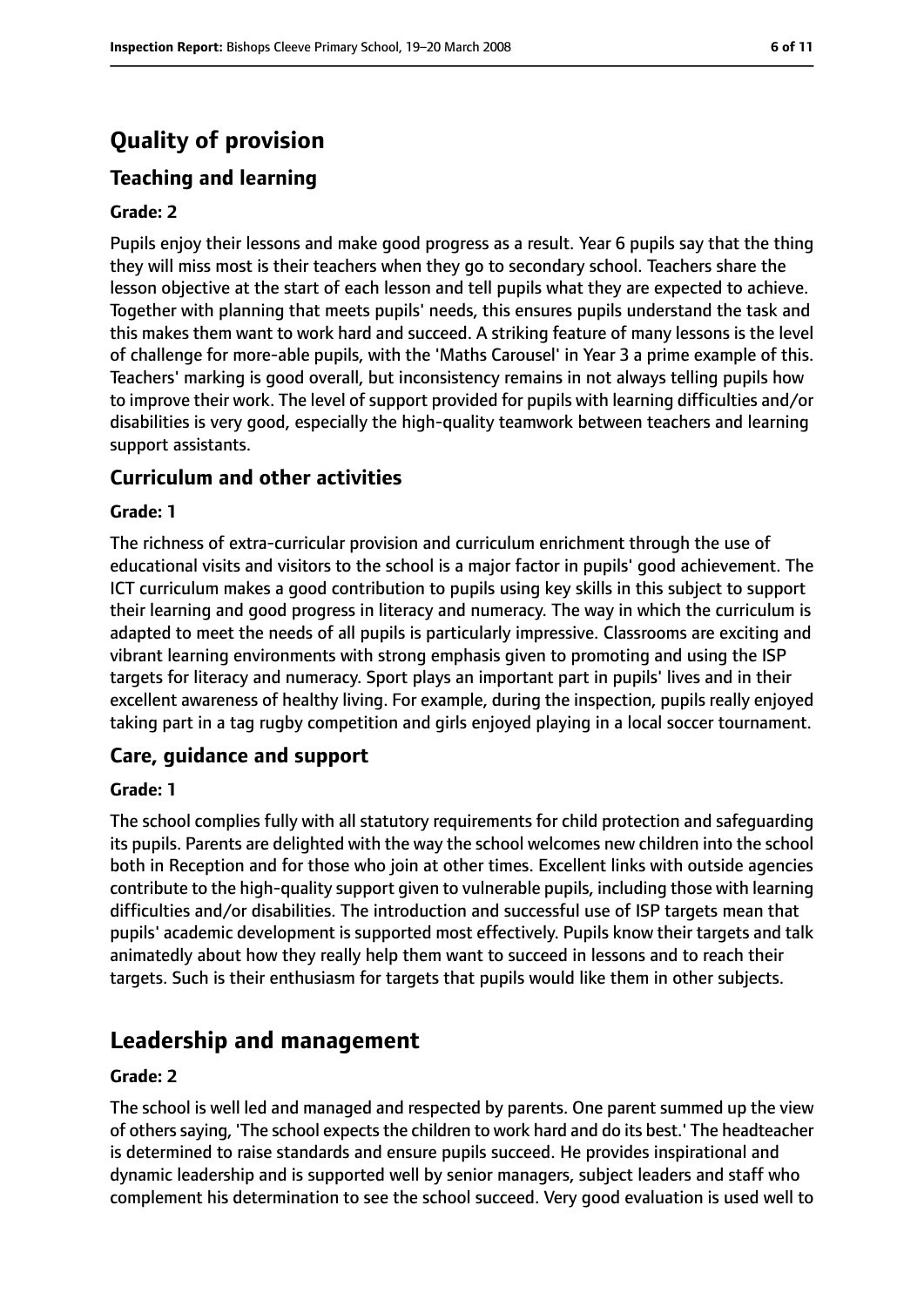make improvements. It is accurate and well integrated into the life of the school. The improvements in teaching and achievement have come about as a result of rigorous monitoring and effective systems for measuring pupils' progress by subject leaders, phase leaders and the leadership team. These improvements still need to be embedded across all subjects. Priorities for raising standards, especially in writing and accelerating progress in English and mathematics, are clearly outlined in an excellent school improvement plan. Governors are well informed, reflective and very supportive. They have a clear understanding of the strengths of the school and make a valuable contribution to school development. Good communication and rigorous assessment procedures are increasing their understanding of pupils' achievements.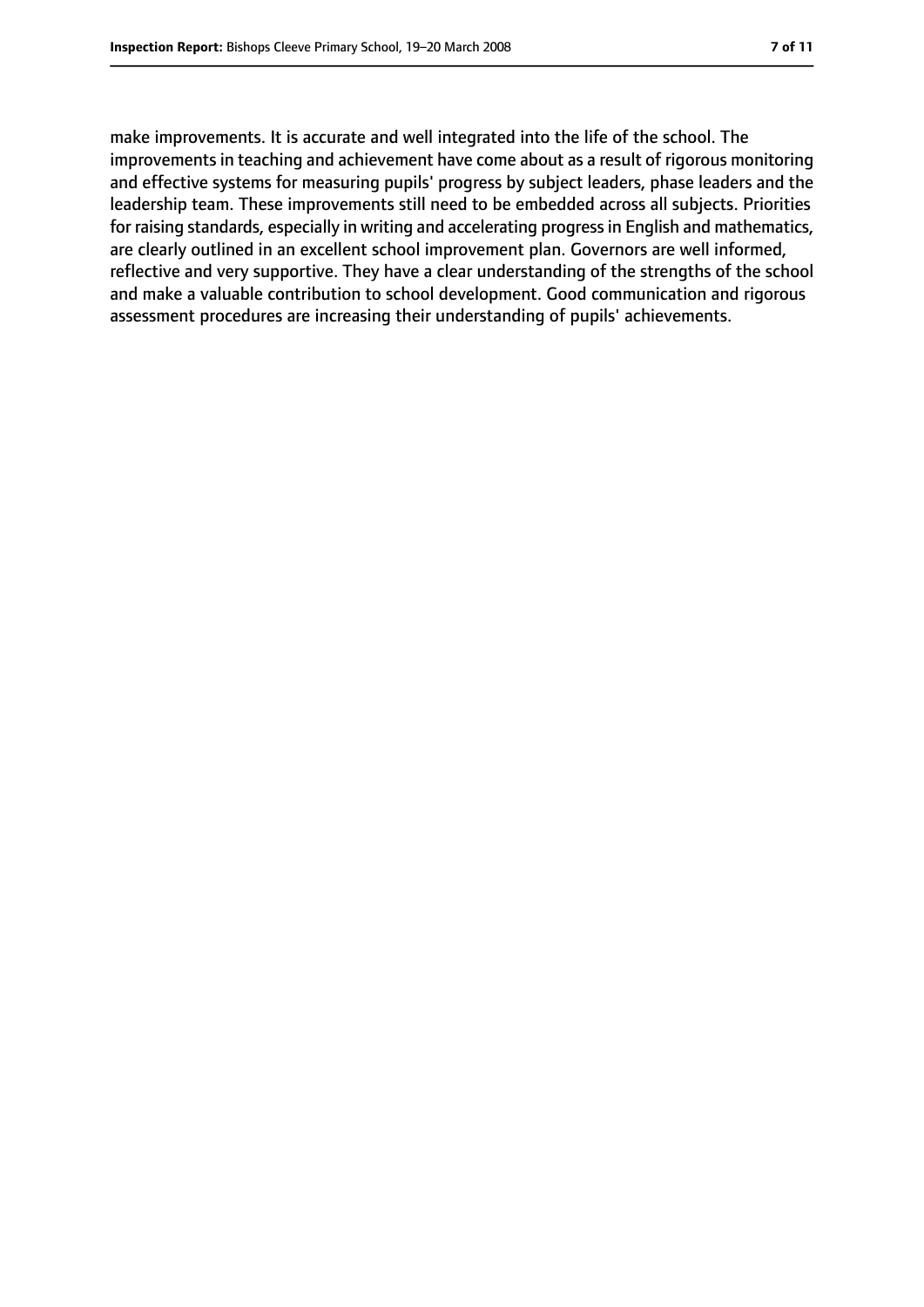**Any complaints about the inspection or the report should be made following the procedures set out in the guidance 'Complaints about school inspection', which is available from Ofsted's website: www.ofsted.gov.uk.**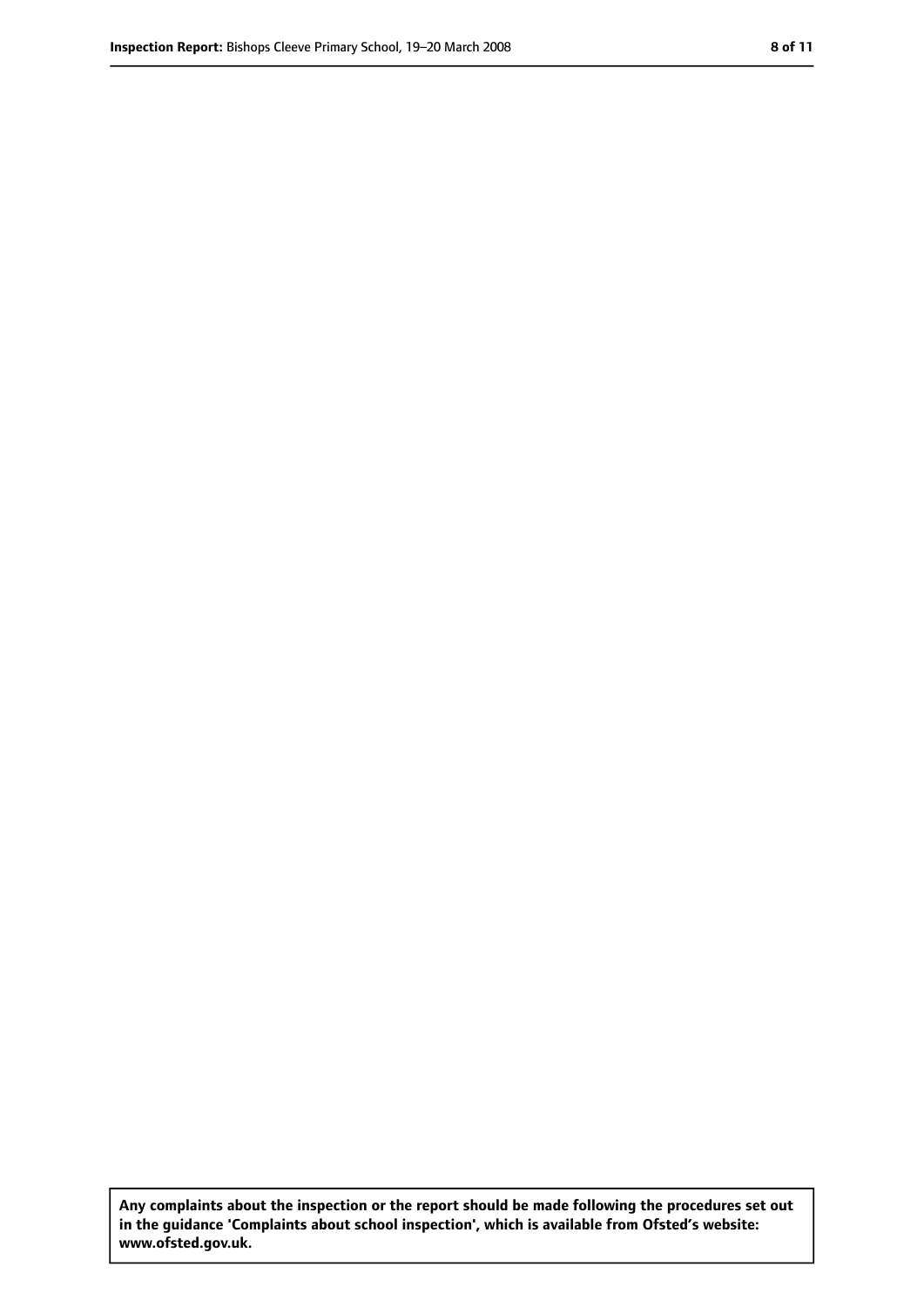### **Inspection judgements**

| $^{\backprime}$ Key to judgements: grade 1 is outstanding, grade 2 good, grade 3 satisfactory, and | <b>School</b>  |
|----------------------------------------------------------------------------------------------------|----------------|
| arade 4 inadequate                                                                                 | <b>Overall</b> |

### **Overall effectiveness**

| How effective, efficient and inclusive is the provision of education, integrated<br>care and any extended services in meeting the needs of learners? |     |
|------------------------------------------------------------------------------------------------------------------------------------------------------|-----|
| Effective steps have been taken to promote improvement since the last<br>inspection                                                                  | Yes |
| How well does the school work in partnership with others to promote learners'<br>well-being?                                                         |     |
| The effectiveness of the Foundation Stage                                                                                                            |     |
| The capacity to make any necessary improvements                                                                                                      |     |

### **Achievement and standards**

| How well do learners achieve?                                                                               |  |
|-------------------------------------------------------------------------------------------------------------|--|
| The standards <sup>1</sup> reached by learners                                                              |  |
| How well learners make progress, taking account of any significant variations between<br>groups of learners |  |
| How well learners with learning difficulties and disabilities make progress                                 |  |

### **Personal development and well-being**

| How good is the overall personal development and well-being of the<br>learners?                                  |  |
|------------------------------------------------------------------------------------------------------------------|--|
| The extent of learners' spiritual, moral, social and cultural development                                        |  |
| The extent to which learners adopt healthy lifestyles                                                            |  |
| The extent to which learners adopt safe practices                                                                |  |
| How well learners enjoy their education                                                                          |  |
| The attendance of learners                                                                                       |  |
| The behaviour of learners                                                                                        |  |
| The extent to which learners make a positive contribution to the community                                       |  |
| How well learners develop workplace and other skills that will contribute to<br>their future economic well-being |  |

### **The quality of provision**

| How effective are teaching and learning in meeting the full range of the<br>learners' needs?                        |  |
|---------------------------------------------------------------------------------------------------------------------|--|
| $\mid$ How well do the curriculum and other activities meet the range of needs $\mid$<br>and interests of learners? |  |
| How well are learners cared for, quided and supported?                                                              |  |

 $^1$  Grade 1 - Exceptionally and consistently high; Grade 2 - Generally above average with none significantly below average; Grade 3 - Broadly average to below average; Grade 4 - Exceptionally low.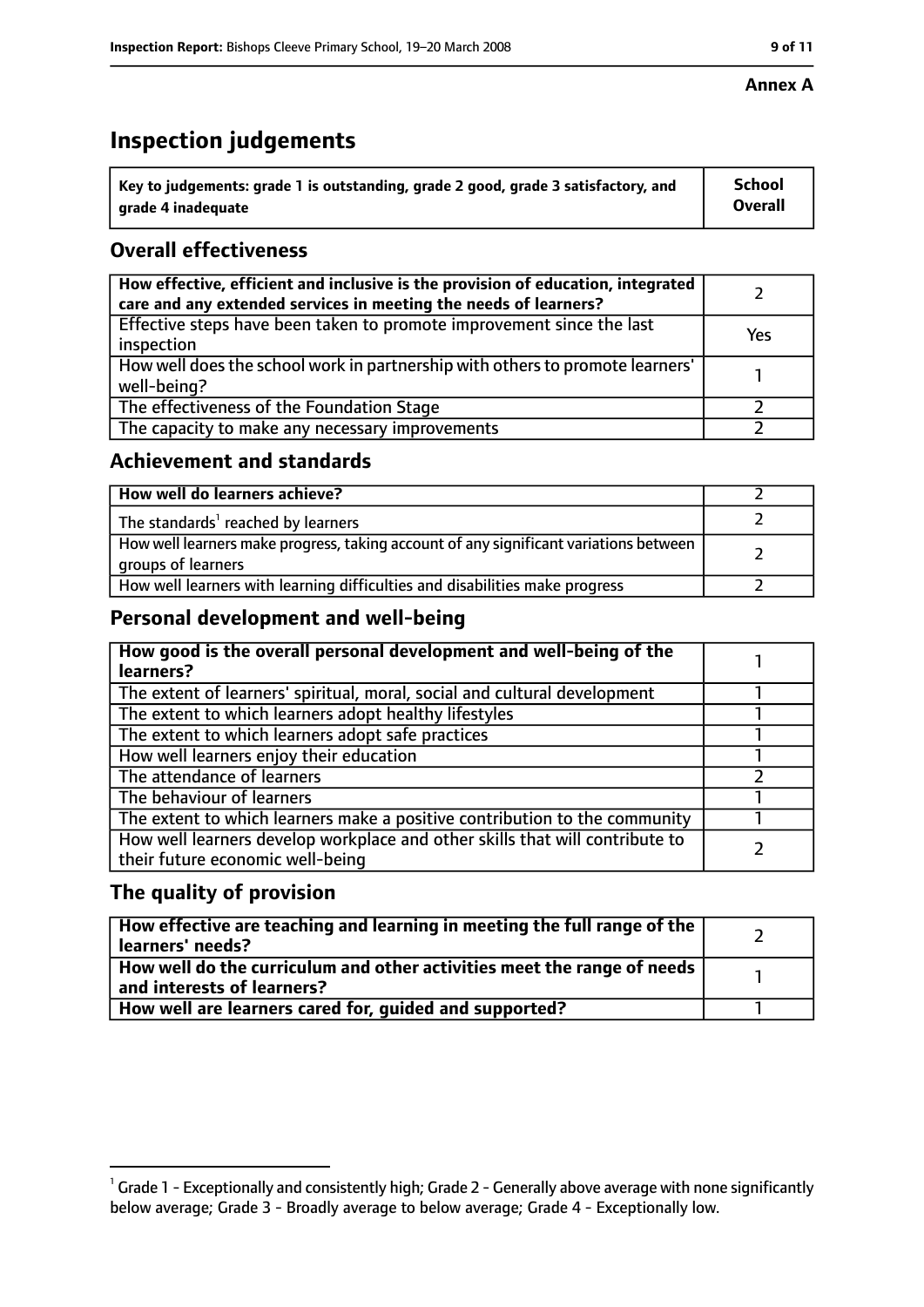## **Leadership and management**

| How effective are leadership and management in raising achievement<br>and supporting all learners?                                              |     |
|-------------------------------------------------------------------------------------------------------------------------------------------------|-----|
| How effectively leaders and managers at all levels set clear direction leading<br>to improvement and promote high quality of care and education |     |
| How effectively leaders and managers use challenging targets to raise standards                                                                 |     |
| The effectiveness of the school's self-evaluation                                                                                               |     |
| How well equality of opportunity is promoted and discrimination tackled so<br>that all learners achieve as well as they can                     |     |
| How effectively and efficiently resources, including staff, are deployed to<br>achieve value for money                                          |     |
| The extent to which governors and other supervisory boards discharge their<br>responsibilities                                                  |     |
| Do procedures for safequarding learners meet current government<br>requirements?                                                                | Yes |
| Does this school require special measures?                                                                                                      | No  |
| Does this school require a notice to improve?                                                                                                   | No  |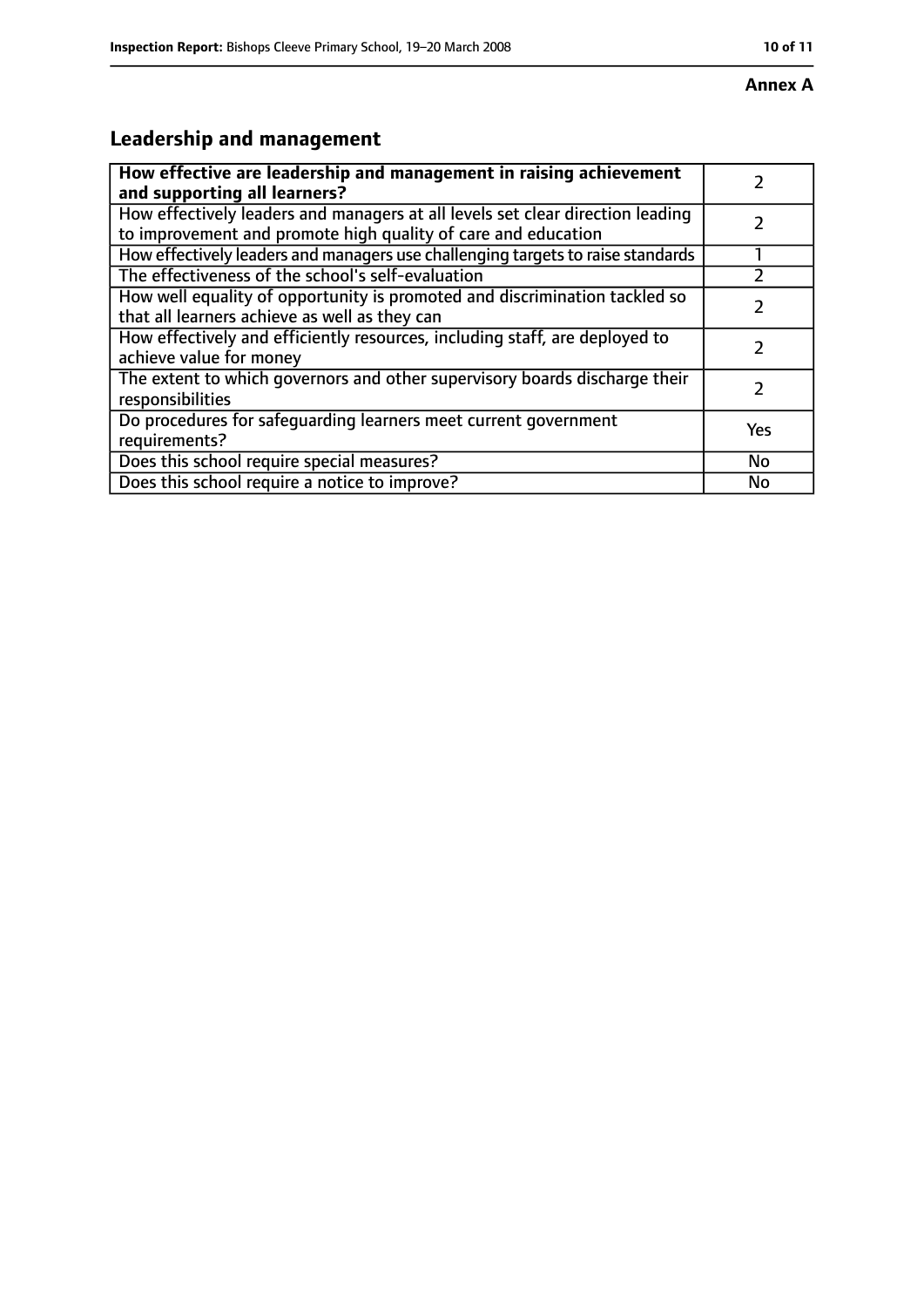#### **Annex B**

### **Text from letter to pupils explaining the findings of the inspection**

25 March 2008

#### Dear Pupils

Inspection of Bishops Cleeve Primary School, Bishops Cleeve, GL52 8NN

Thank you very much for the very warm welcome you gave us. In particular, we must thank the school council and those of you in Year 2 and Year 6 who met us on Wednesday lunchtime. We were impressed with how friendly and polite you are and we enjoyed talking to you in lessons and around the school. I am delighted to tell you that you go to a good school. These are the things that are particularly impressive:

- You make good progress in lessons and the work you do is better than expected for pupils of your age.
- Your behaviour is excellent and your relationships with adults and each other are outstanding.
- You enjoy your lessons because work is at the right level for you and you know what teachers expect from you in lessons.
- The range of clubs that you can attend is excellent.
- All the adults in the school look after you extremely well.
- All those who lead and manage your school want you to do your best and help you to do this.

To make your school even better we have asked the staff to:

- Make sure that teachers' marking consistently tells you how you can improve your work.
- Give you targets in other subjects that are as clear as the ones you get for English and mathematics.

It was lovely to meet you all and I know you will continue to work hard and enjoy school.

Yours sincerely

David Curtis Lead inspector